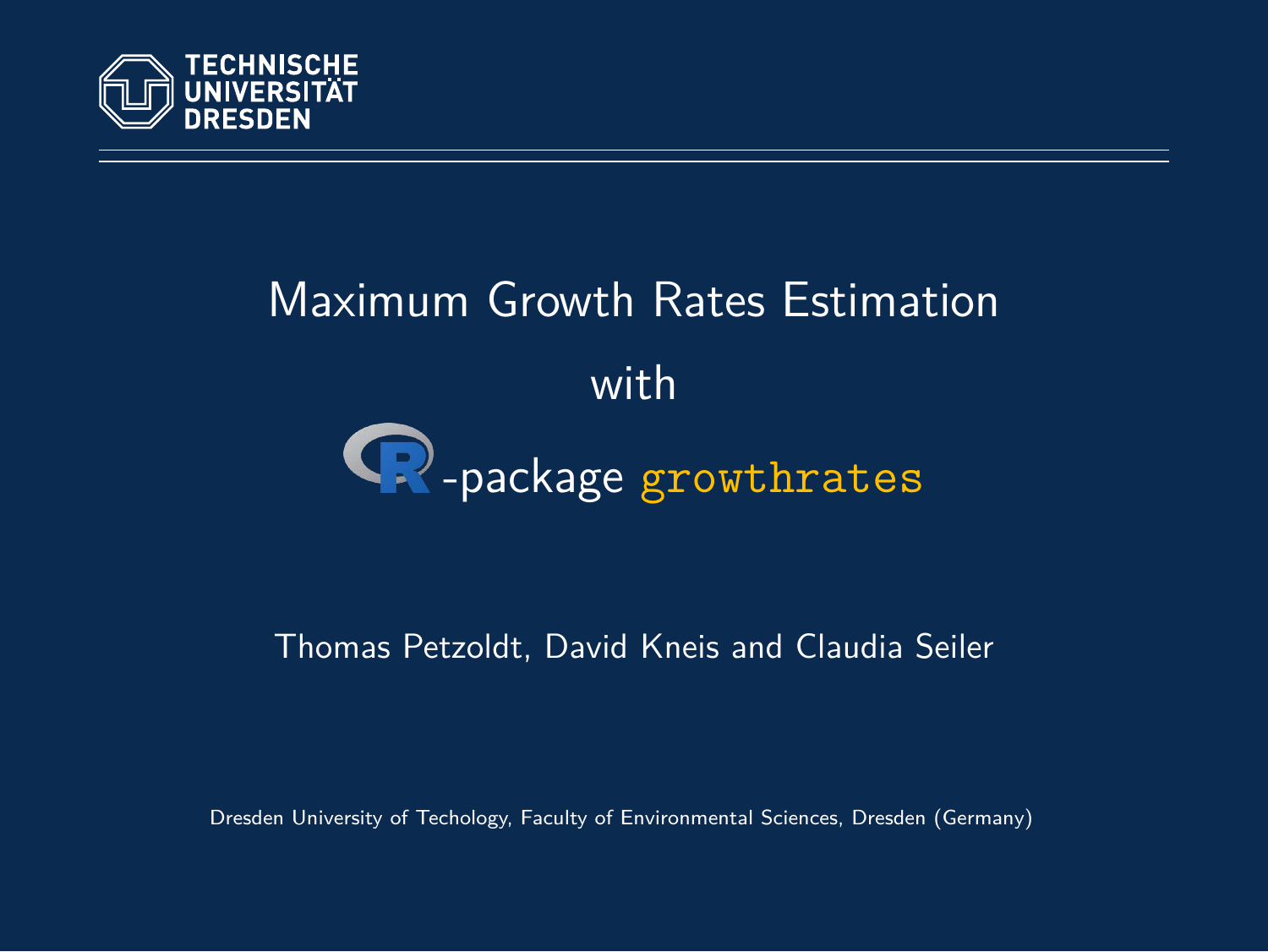## **Motivation**

- $\triangleright$  The growth rate of a population is a measure of fitness.
- $\blacktriangleright$  applicable to animals, plants, bacteria
- $\triangleright$  test substances / model organisms
	- $\blacktriangleright$  resources (nutrients)
	- $\triangleright$  toxic substances (micro-pollutants, pharmaceuticals, antibiotics)
	- $\triangleright$  physical environment (high temperatures)
- ◮ growth rate ∼ resource or stressor

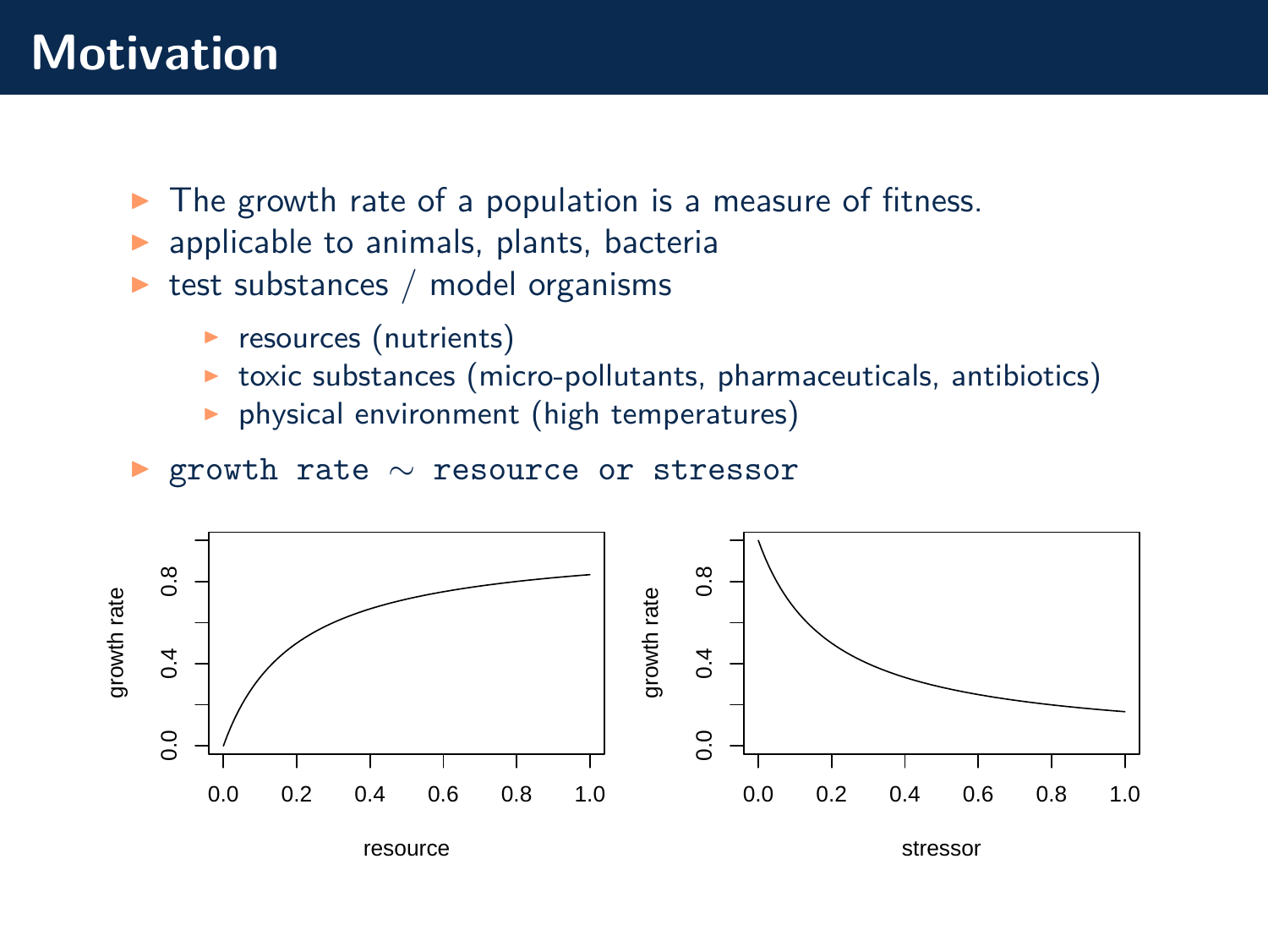## **Microwell plate with 384 wells**



- $\triangleright$  modern biology  $\rightarrow$  large amounts of data
- $\blacktriangleright$  data analysis  $\rightarrow$  bottleneck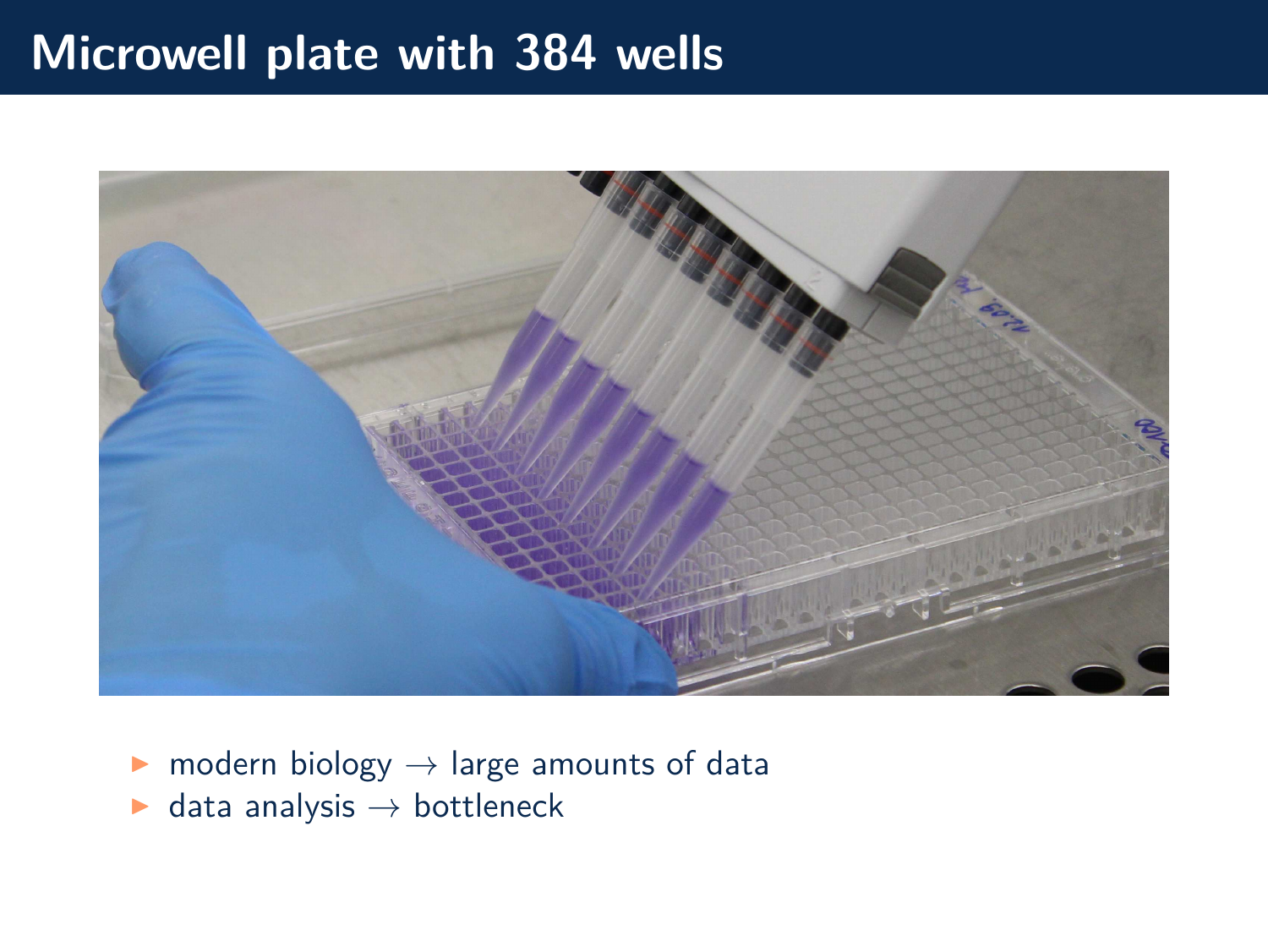**Limitations of proprietary laboratory software**

▶ high manual effort with "user friendly" Windows or Mac programs

 $\blacktriangleright$  data import/export between different software packages

**R can do it. What's the problem?**

Not all biologists "want to spend the rest of their lives as programmers" $1$ :

- $\triangleright$  Babylonian diversity of parametric models
- $\rightarrow$  difficulty to compare approaches
- $\rightarrow$  automatisation: need to fit lots of growth rates in a batch

Fitting growth rates was a FAQ for me.

 $1$ Geoff Patton at  $FCDLOG-I$ 

<https://listserv.umd.edu/cgi-bin/wa?A2=ind0505d&L=ecolog-l&D=0&P=5326>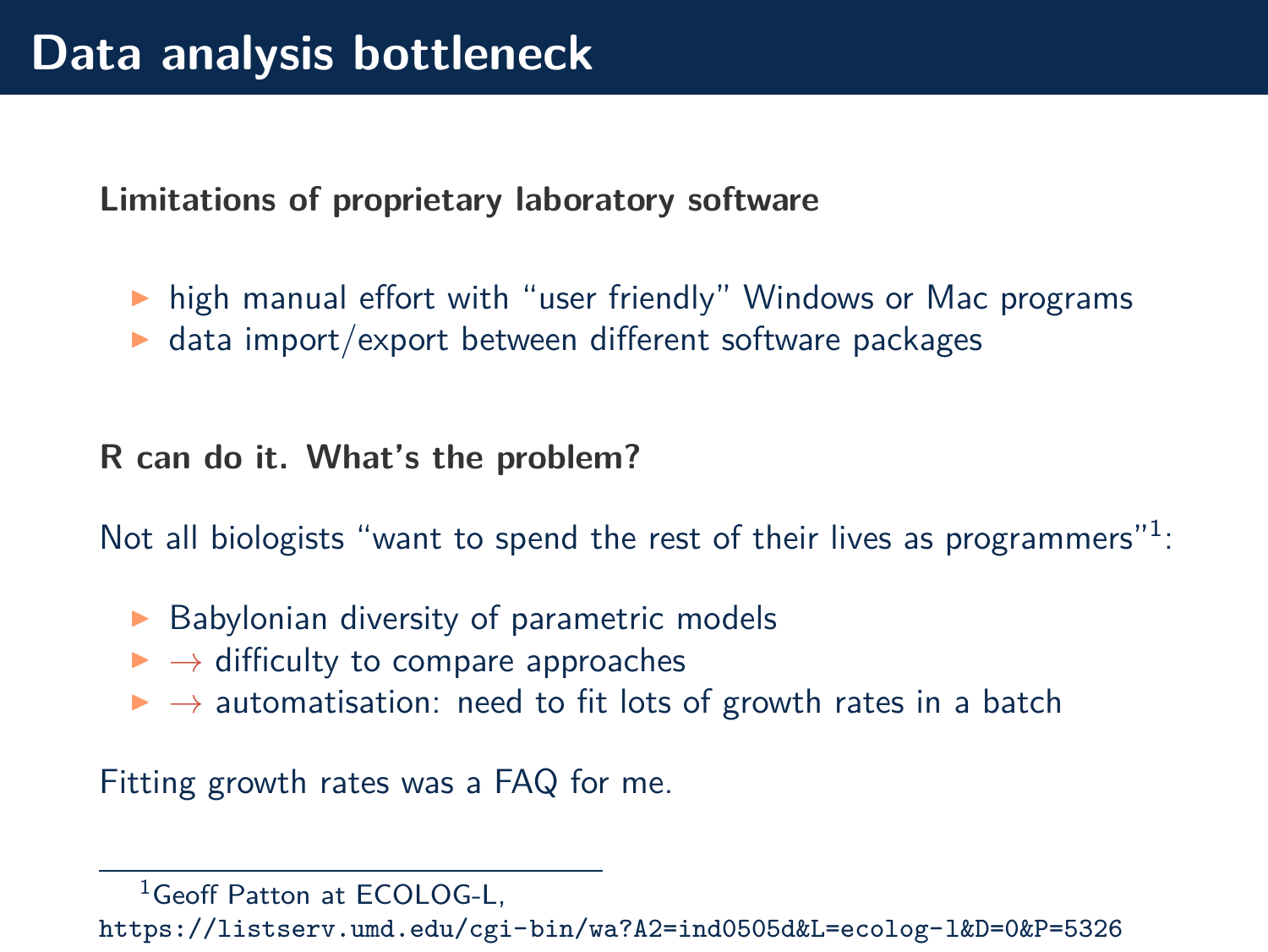# **Create a package for USErS**

**Different approaches – unique user interface**

- ▶ growth rates made easy-approach [\(Hall et al. 2013, MolbEv\)](https://dx.doi.org/10.1093/molbev/mst187)
- ▶ smoothing spline approach [\(Kahm et al. 2010, JSS\)](http://dx.doi.org/10.18637/jss.v033.i07)
- ▶ parametric models

**Generic data structure, generic methods (S3/S4 OOP)**

- $\triangleright$  formula interface to fit several data sets at once
- $\blacktriangleright$  functions to extract results
- $\blacktriangleright$  visualization functions

**Small set of built-in models – extensible by the user**

- ▶ given in closed form or as system of ODEs
- $\rightarrow$  numerical integration of ODE models
- ◮ option to use compiled code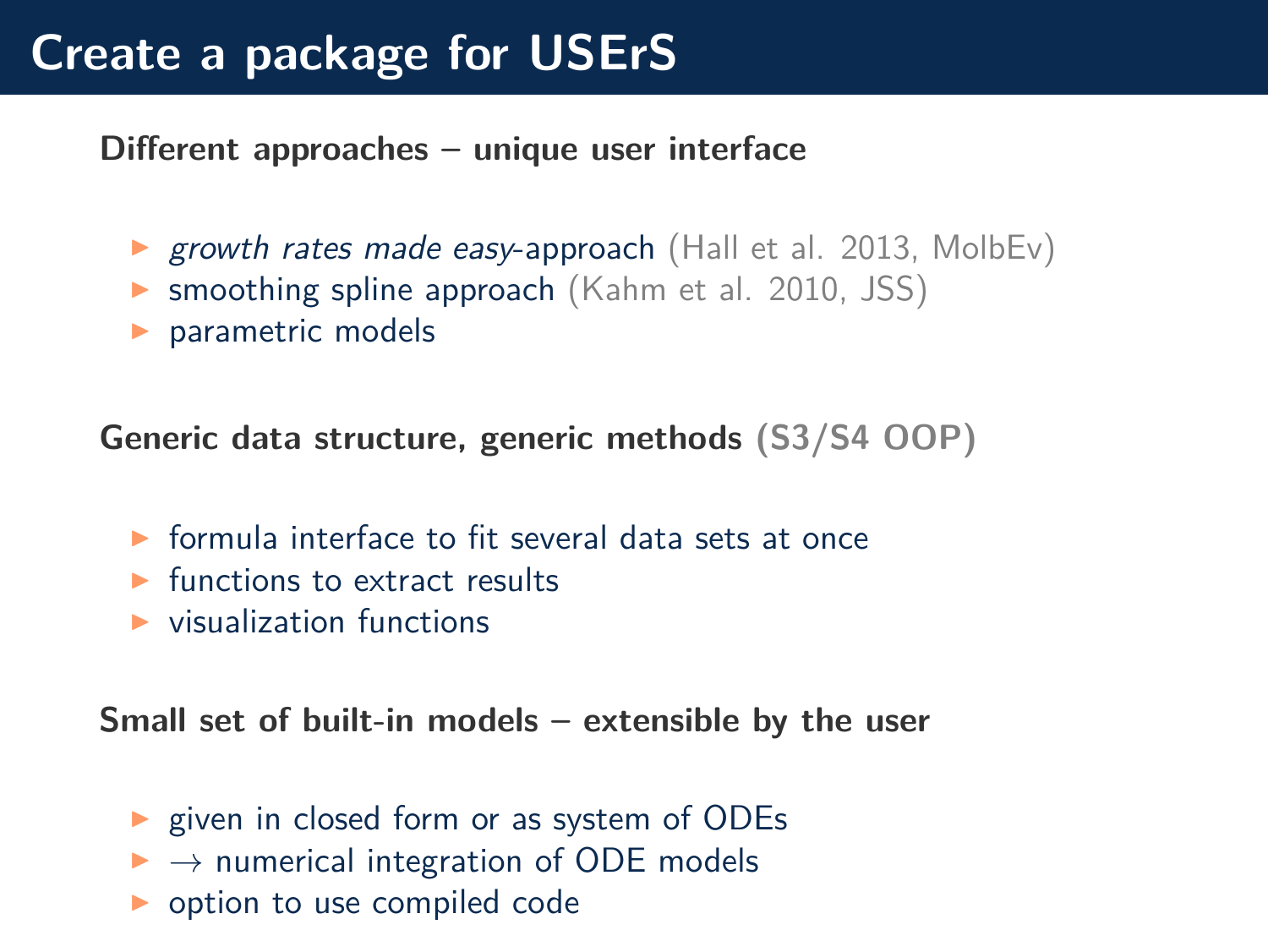## **Database-like and NOT cross tables**

**library**("growthrates") **data**(bactgrowth) **head**(bactgrowth)

| strain | replicate conc time value |   |               |       |
|--------|---------------------------|---|---------------|-------|
| Τ      | 2                         | 0 | 0             | 0.013 |
| Τ      | 2                         | 0 | 1             | 0.014 |
| т      | $\mathcal{P}$             | 0 | $\mathcal{P}$ | 0.017 |
| $\top$ | $\mathcal{P}$             | 0 | 3             | 0.022 |
| Τ      | $\mathcal{P}$             | 0 | 4             | 0.030 |
| т      | $\mathfrak{D}$            | 0 | 5             | 0.039 |

- $\blacktriangleright$  independent variable: time
- $\triangleright$  dependend variable: value (counts, optical density, ...)
- $\triangleright$  arbitrary number of factors (strain, replicate, treatment, ...)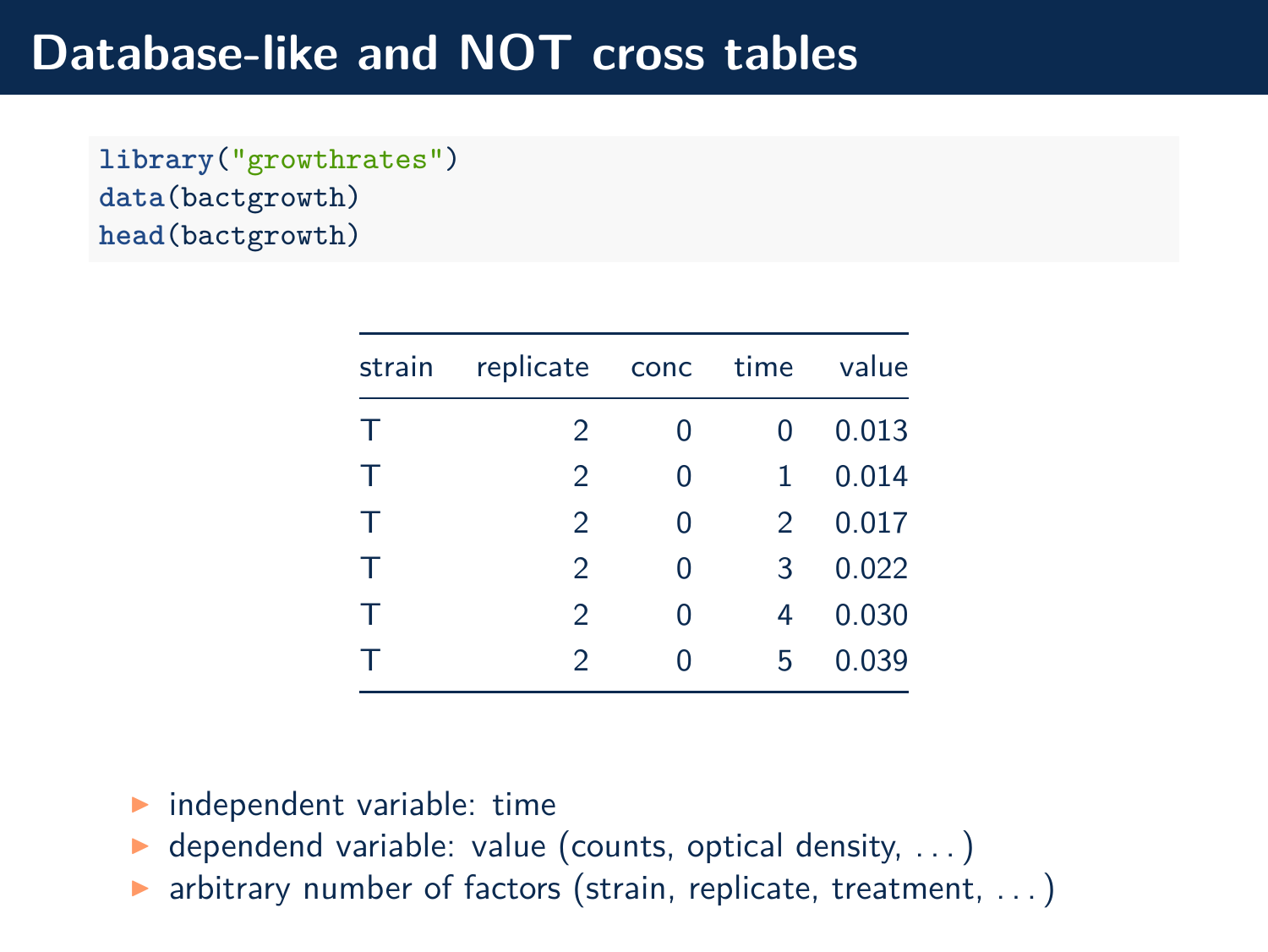## **"Easylinear", Spline, Parametric fits**

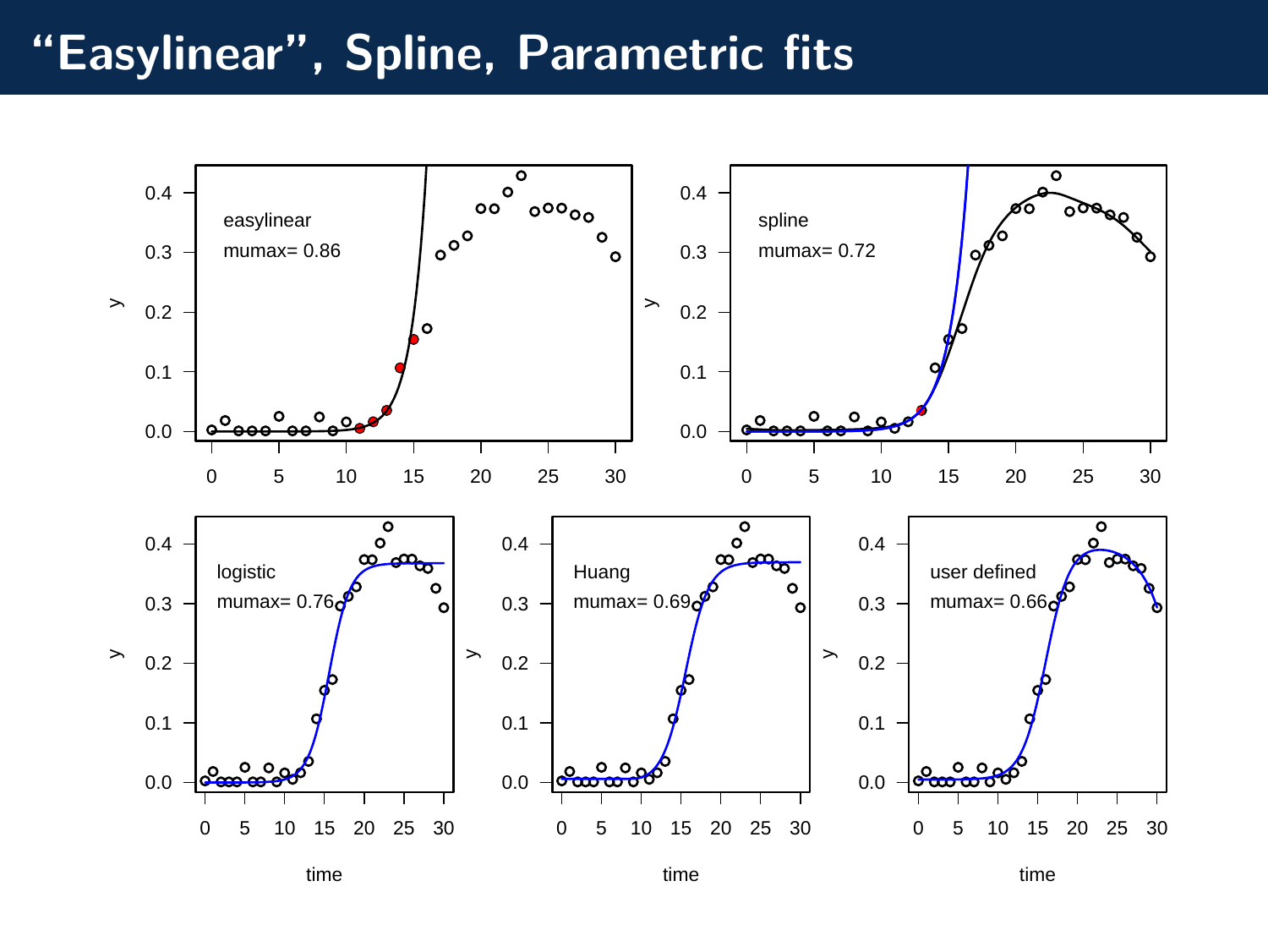# **Heuristic approach: "growth rates made easy"**

**Proposed by [Hall et al. 2013](https://dx.doi.org/10.1093/molbev/mst187)**

- **1.** log transform the data
- **2.** select all sets of 5 consecutive points
- **3.** fit linear regressions
- **4.** take the one with the steepest slope
- **5.** include more points as long as slope is ≥ 95% of maximum slope



Shiny Demo: <http://limno-live.hydro.tu-dresden.de/apps/grow-easy>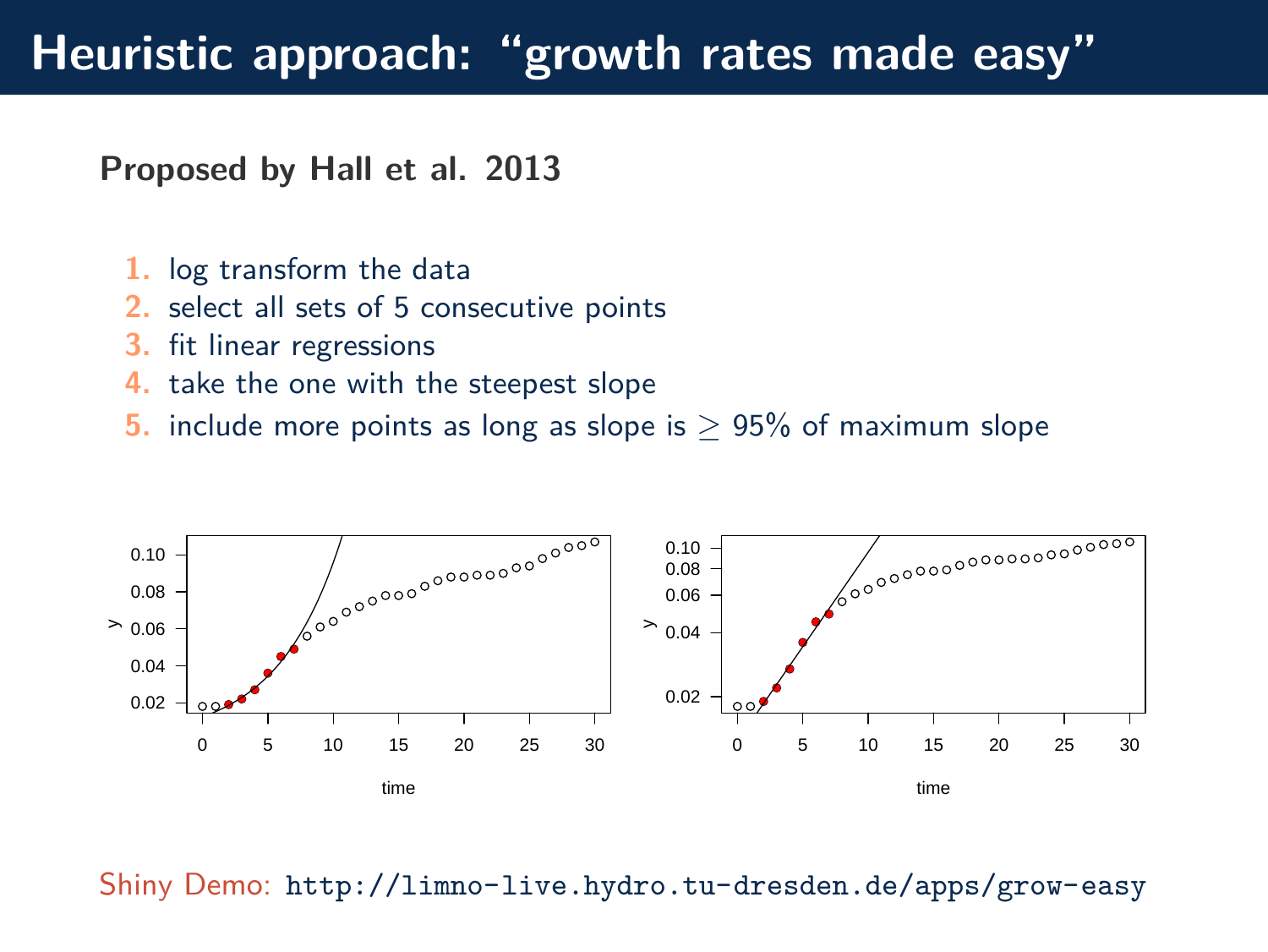## **Heuristic approach: "growth rates made easy"**

```
splitted.data <- multisplit(
 value ~ time|strain:conc:replicate, data=bactgrowth)
dat <- splitted.data[[1]]
fit <- fit_easylinear(dat$time, dat$value)
plot(fit); plot(fit, log="y")
```


- ◮ multisplit with formula interface
- plot, summary, coef, deviance, ..., results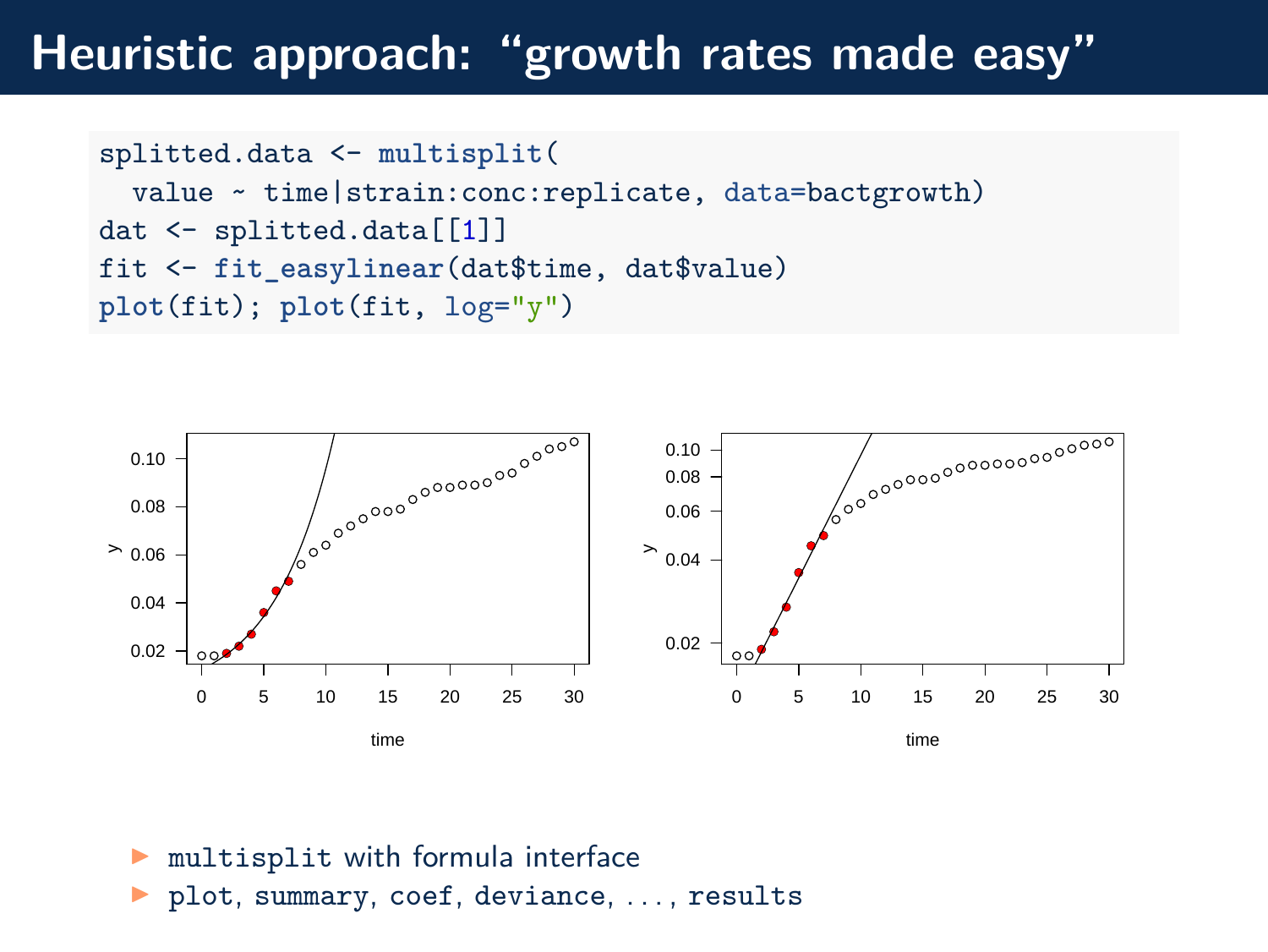## **Smoothing spline method**

fit2 <- **fit\_spline**(dat\$time, dat\$value) **plot**(fit2); **plot**(fit2, log="y")



- $\mu_{\text{max}} =$  maximum of 1st derivative
- degree of smoothing:
	- ▶ cross validation (by smooth.spline)
	- $\triangleright$  fixed value spar, plate reader data are typically auto-correlated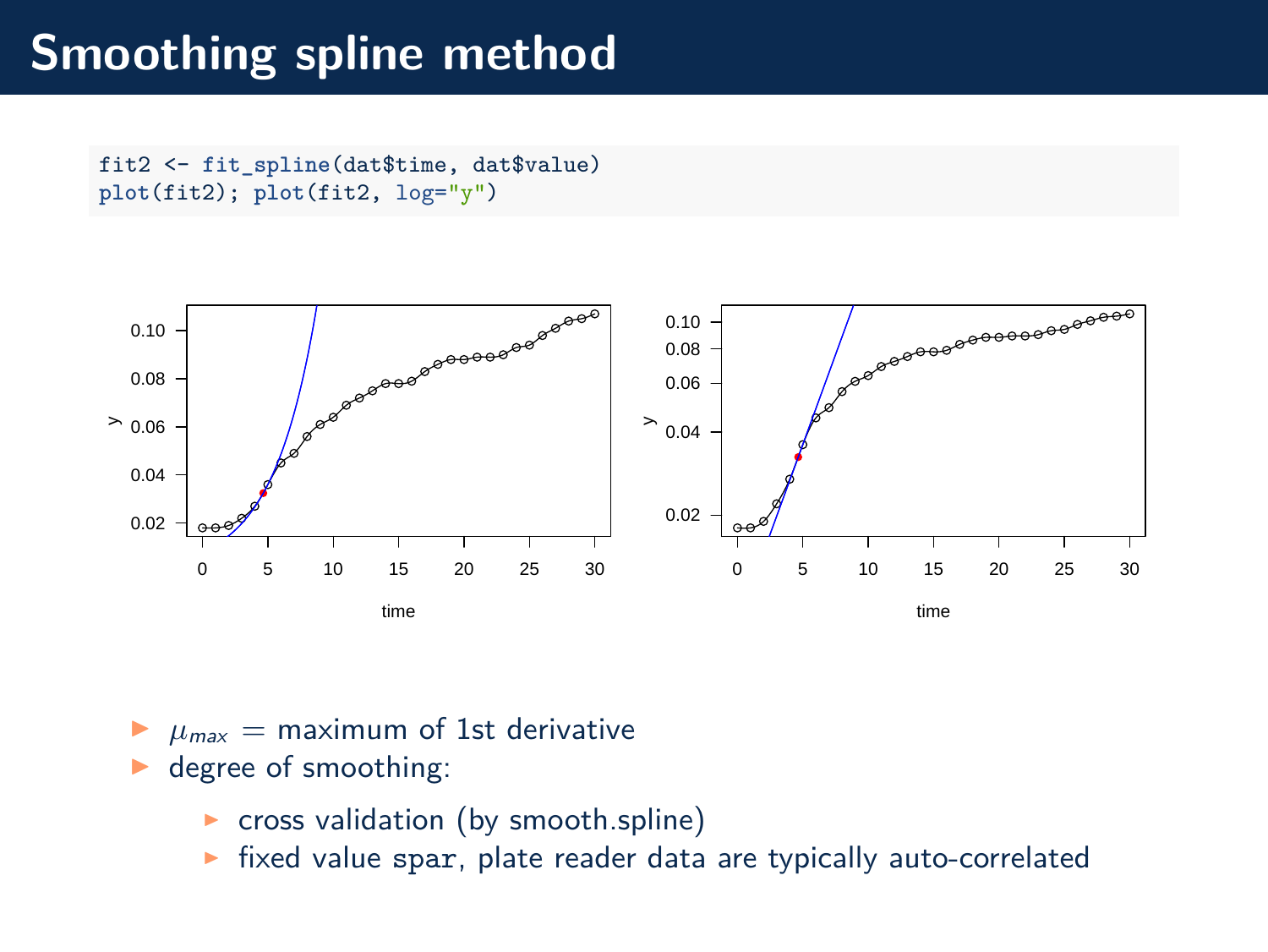**In closed form**

- ▶ exponential, logistic, Gompertz, Baranyi, Huang
- ▶ package **FME** for (constrained) nonlinear optimization

**As differential equation (ODE)**

- $\blacktriangleright$  twostep, generalized logistic
- ▶ package **[deSolve](http://desolve.r-forge.r-project.org)** for numerical integration

**User-defined**

- $\triangleright$  in closed form or as ODE
- ◮ plain R or with packages **[cOde](https://CRAN.R-project.org/package=cOde)** (C) or **[rodeo](https://github.com/dkneis/rodeo)** (Fortran)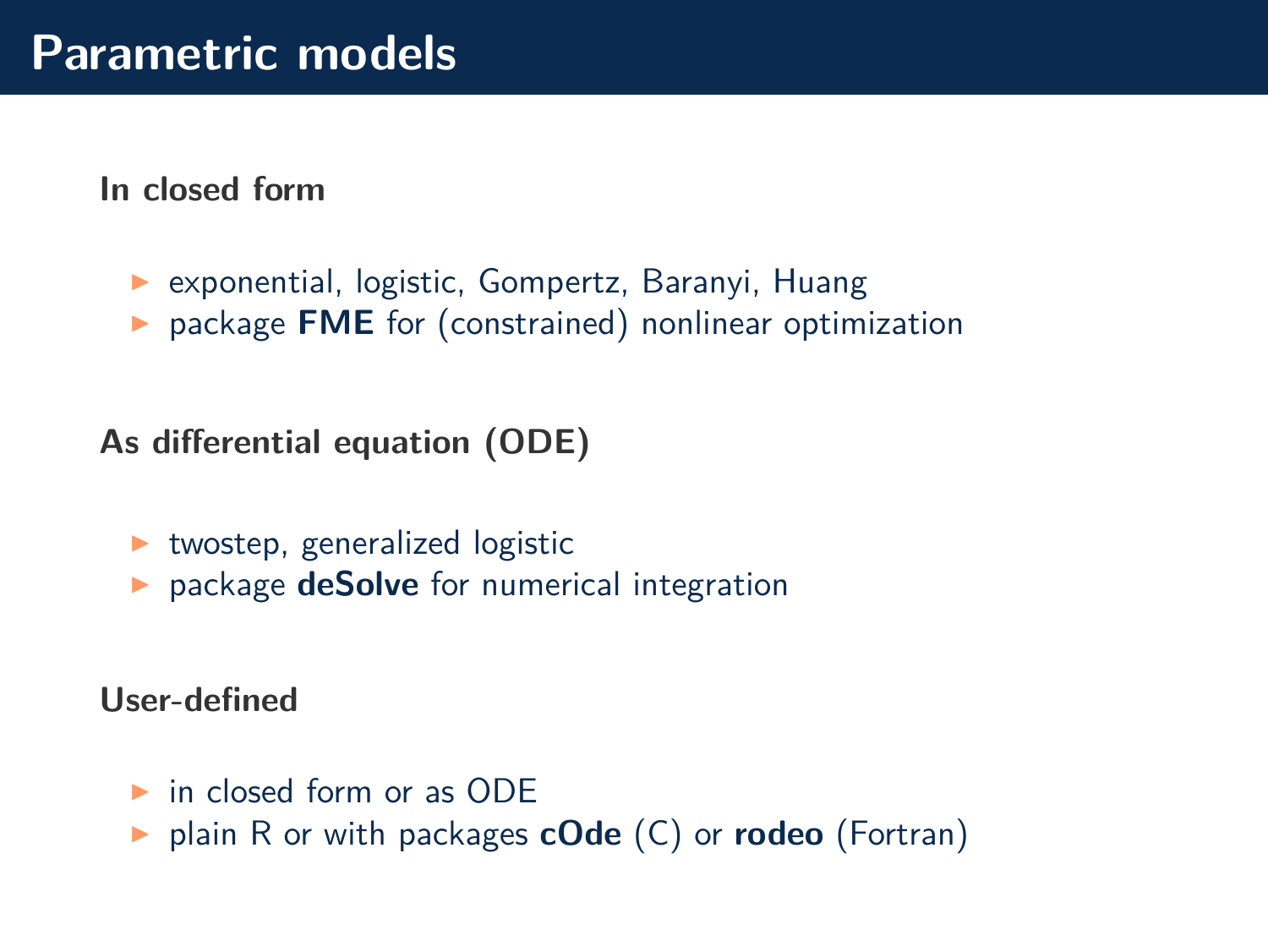### **Parametric models: An example**

```
antibiotic <- readRDS("antibiotic.Rda")
dat <- subset(antibiotic, conc==0.078 & repl=="R4")
parms <- c(y0=0.01, mumax=0.2, K=0.5)
fit <- fit_growthmodel(grow_logistic, parms, dat$time, dat$value)
plot(fit); plot(fit, log="y")
```


Alternatives to the standard logistic function in a [Shiny Demo:](http://limno-live.hydro.tu-dresden.de/apps/grow-generic) <http://limno-live.hydro.tu-dresden.de/apps/grow-generic>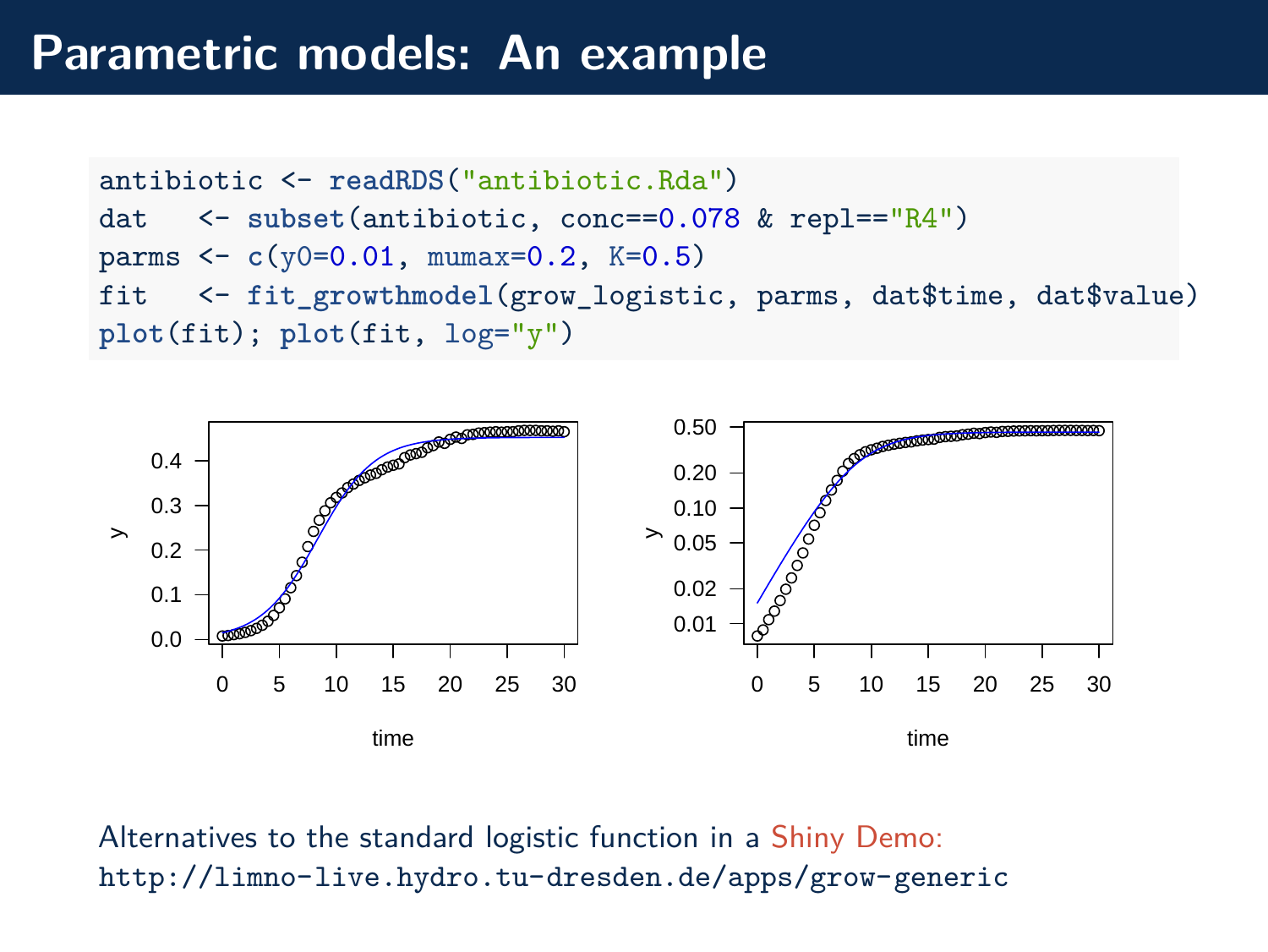## **User-defined model**

```
grow_userdefined <- function(time, parms) {
  with(as.list(parms), {
    y \leftarrow ((K + dK * time) * y0) /(y0 + ((K + dK*time) - y0) * exp(-mumax * time))
    \text{as.matrix}(\text{data.frame}(\text{time} = \text{time}, y = y, \text{log}_y = \text{log}(y)))})
}
parms <- c(y0=0.01, mumax=0.2, K=0.5, dK=0.01)
fit2 <- fit_growthmodel(grow_userdefined, parms, dat$time, dat$value)
```


time

time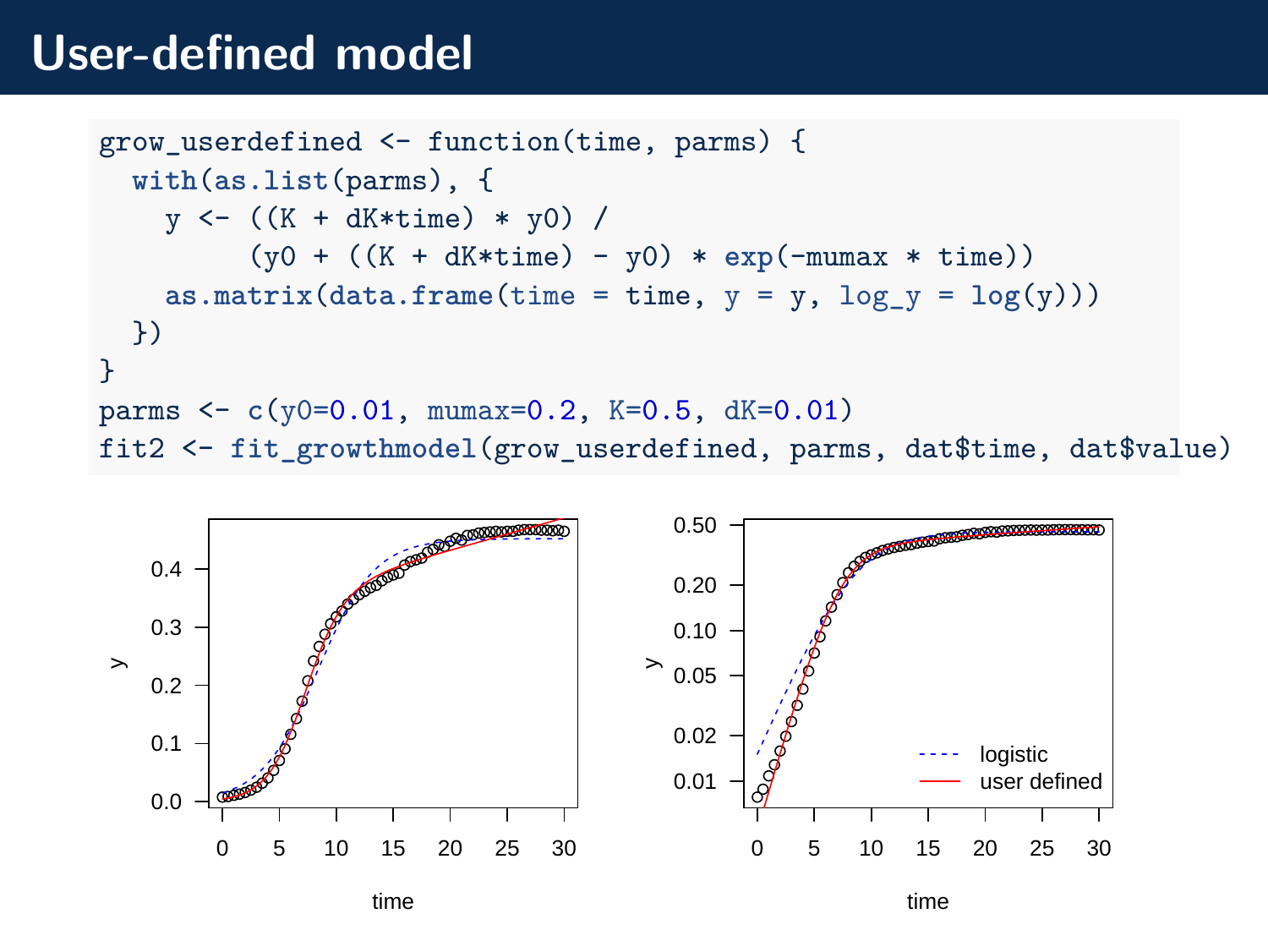# **Fit a complete experiment**

```
fits <- all_growthmodels(
          value ~ grow_userdefined(time, parms) | conc + repl,
          data = antibiotic, p = parms, ncores = 4)
head(results(fits))
```

|          | conc  | repl | v0        | mumax     | Κ         | dК        | r2        |
|----------|-------|------|-----------|-----------|-----------|-----------|-----------|
| 0:R3     | 0.000 | R3   | 0.0033510 | 0.9616455 | 0.3197630 | 0.0070695 | 0.9963226 |
| 0.002:R3 | 0.002 | R3   | 0.0026947 | 1.0302559 | 0.3281906 | 0.0068864 | 0.9960925 |
| 0.005:R3 | 0.005 | R3   | 0.0025441 | 1.0416826 | 0.3235049 | 0.0070012 | 0.9968601 |
| 0.01:R3  | 0.010 | R3   | 0.0031749 | 0.9735880 | 0.3311022 | 0.0069075 | 0.9961030 |
| 0.02:R3  | 0.020 | R3   | 0.0035295 | 0.9330783 | 0.3389016 | 0.0068939 | 0.9953515 |
| 0.039:R3 | 0.039 | R3   | 0.0035379 | 0.8530223 | 0.3455108 | 0.0063871 | 0.9961332 |

- $\triangleright$  options: box-constraints (lower, upper), selection of parameters (which), tuning of optimization methods, multi-core
- ▶ see also: all\_easylinear, all\_splines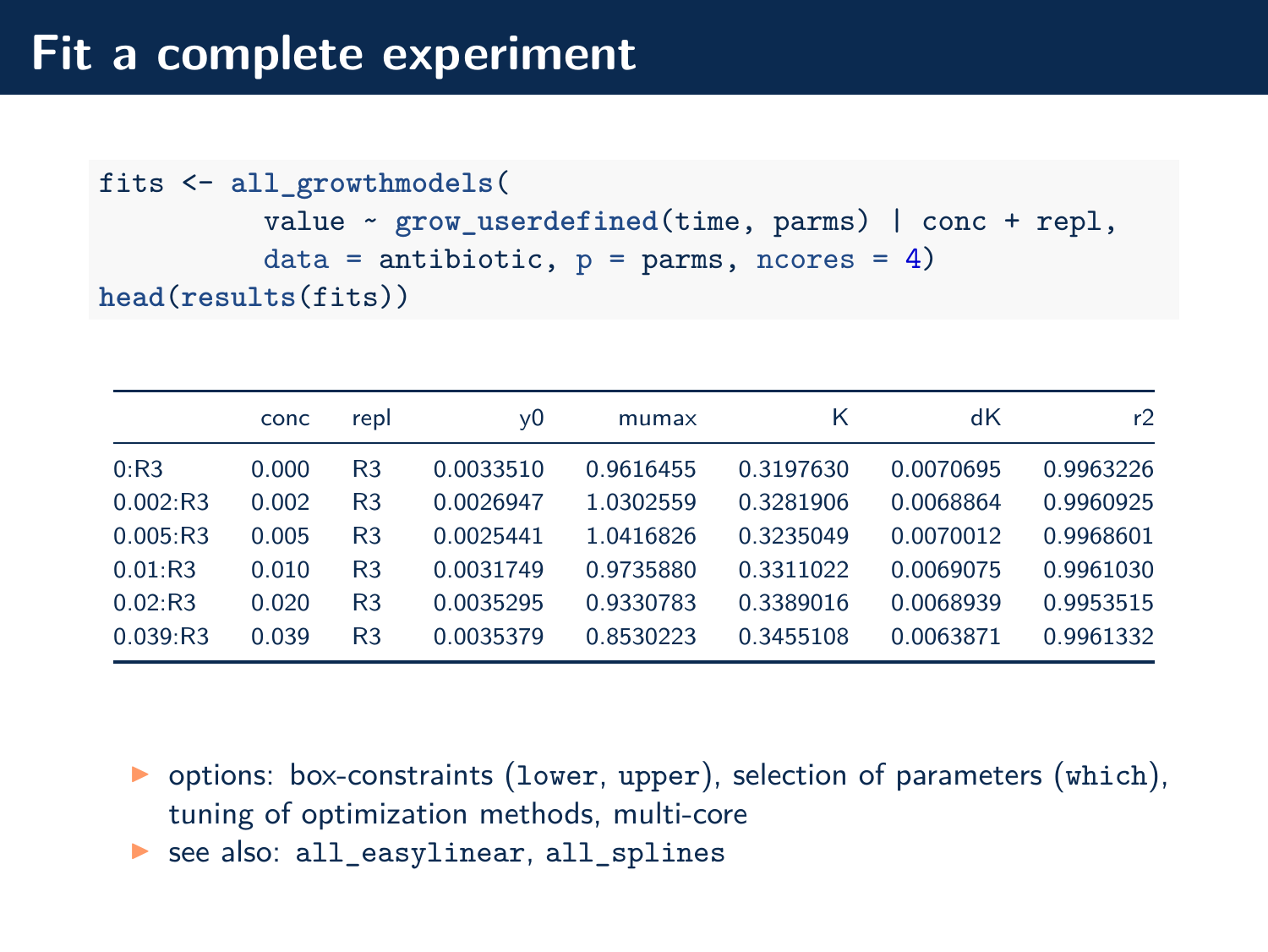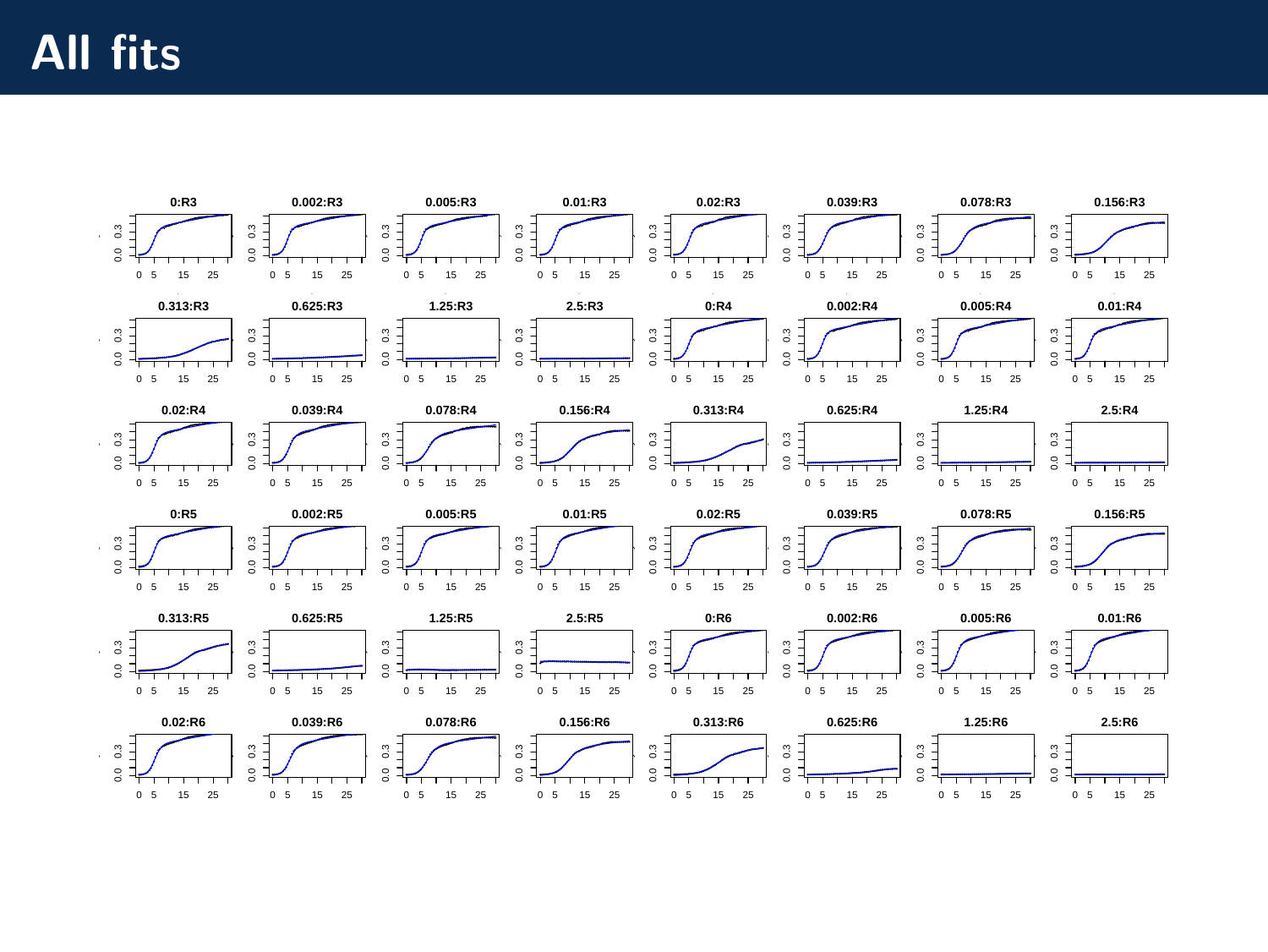## **Fit a functional response curve**



```
res <- subset(results(fits), r2 > 0.9)
m <- nls(mumax ~ a*exp(b*conc) + c,
         data=res, start=c(a=1, b=-0.1, c=0.05))
```
- $\blacktriangleright$  standard plotting functions
- ◮ confidence intervals with package **propagate** [\(Spiess, 2014\)](https://CRAN.R-project.org/package=propagate)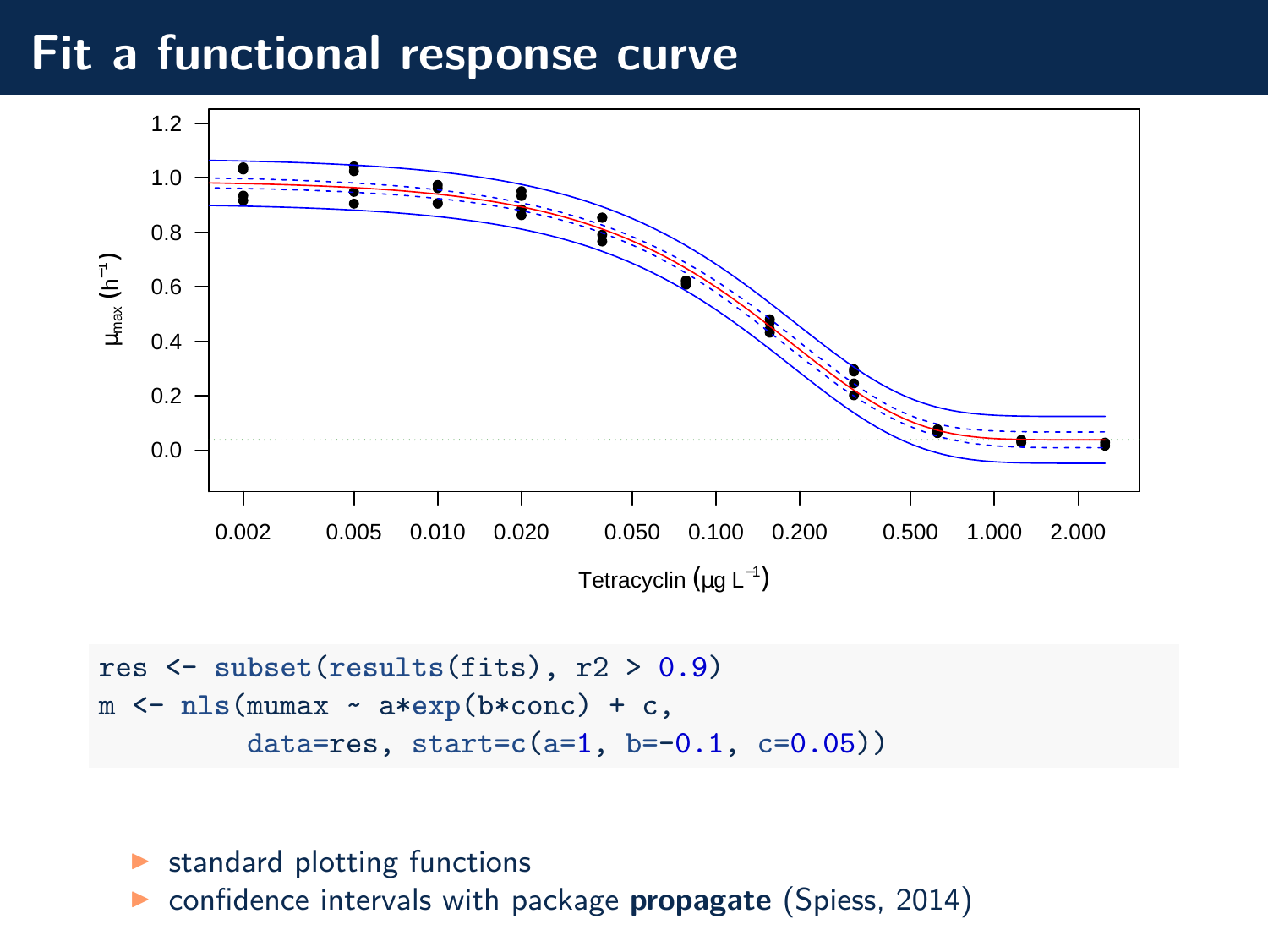# **Summary**

#### **Package growthrates**

- $\triangleright$  three methods with unique interface
- $\blacktriangleright$  plain data structure
- $\triangleright$  single and multiple fits

#### **Convenient and Extensible**

- ▶ fit ..., all ... summary, plot, ..., results
- ▶ pre- and user-defined growth models
- ▶ numerically solved ODE models
- $\rightarrow$  building blocks for complex statistical and mechanistic models

#### **More reading**

- ▶ <https://github.com/tpetzoldt/growthrates>
- ◮ <https://cran.r-project.org/package=growthrates>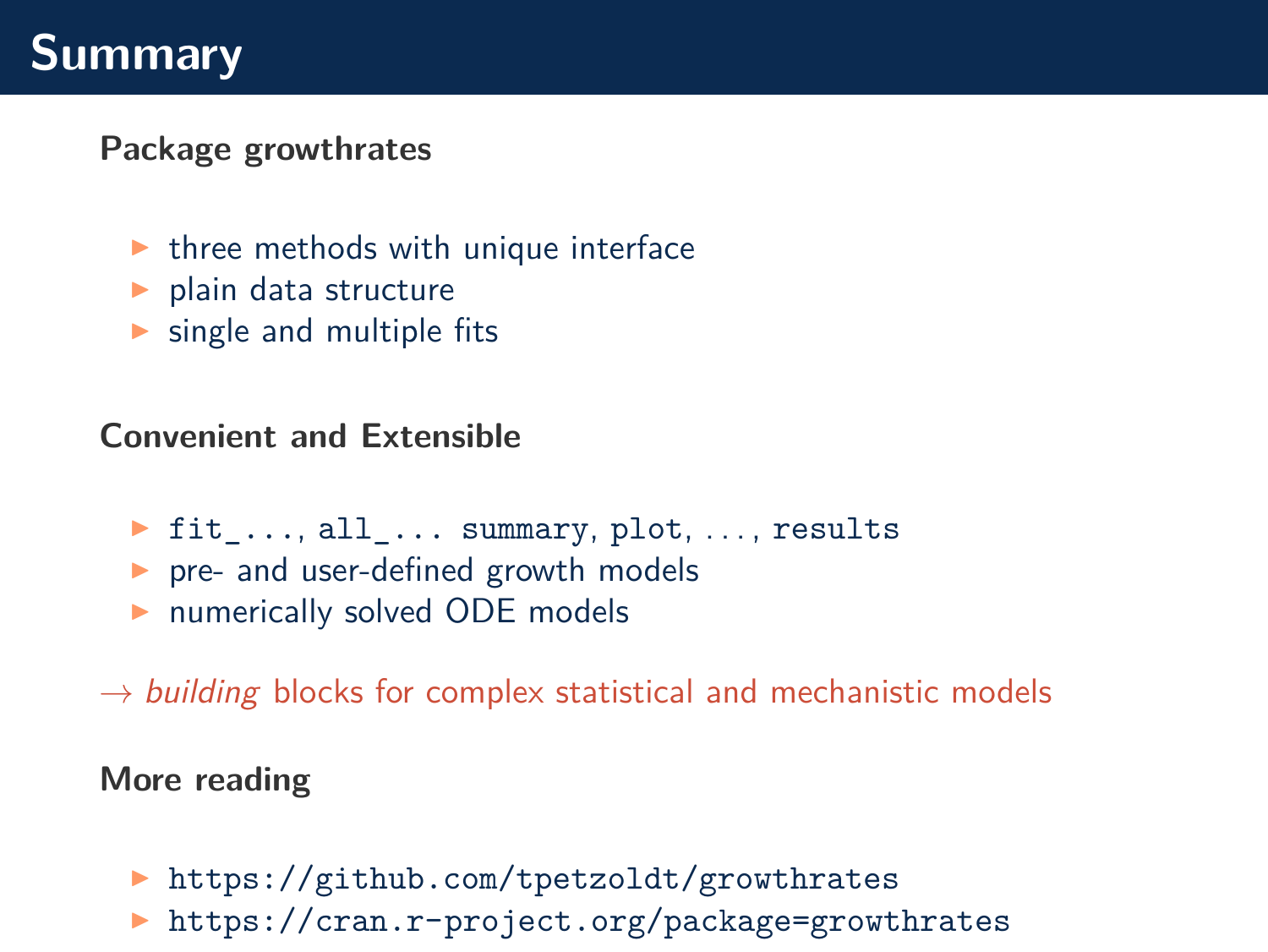Nonlinear mixed effects models with **lme4** can fit both, growth rate and functional response in one step, given we have a good overall model, reasonable start parameters for it, and an in-depth understanding of both the methodology the data set.

Package **growthrates** can help to explore data and models and prepare us for this next step . . .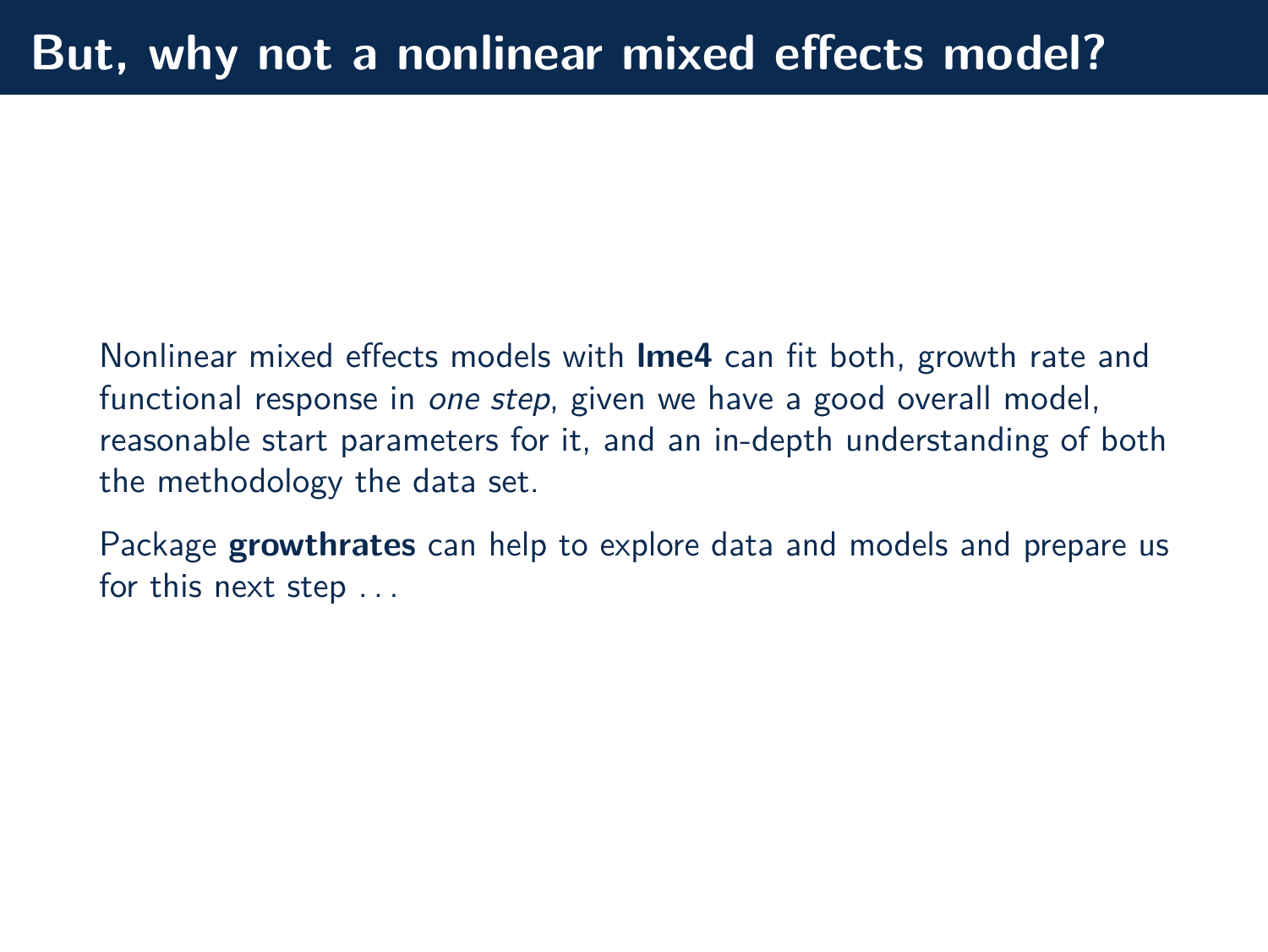## **Outlook: A nonlinear mixed model with lme4**

```
library("lme4")
```

```
f_custom \le function(time, conc, y0, K, dK, a, b)
  ((K + dK*time) * y0) / (y0 + ((K + dK*time) - y0) *exp((-a*exp(-b*conc) + 0.01) * time))
## analytical derivative
d_custom <- deriv(
  body(f_custom),
 namevec = c("y0", "K", "dK", "a", "b"),
 function.arg = f_{\text{custom}})
mm <- nlmer(value ~ d_custom(time, conc, y0, K, dK, a, b)
             \sim (K|conc:repl) + (dK|conc:repl) + (y0|conc:repl),
             data = antibiotic,
             start = c(y0=0.02, K=0.3, dK=0.005, a=0.8, b=3),
             nlmerControl(optimizer="bobyqa"))
```
**summary**(mm)